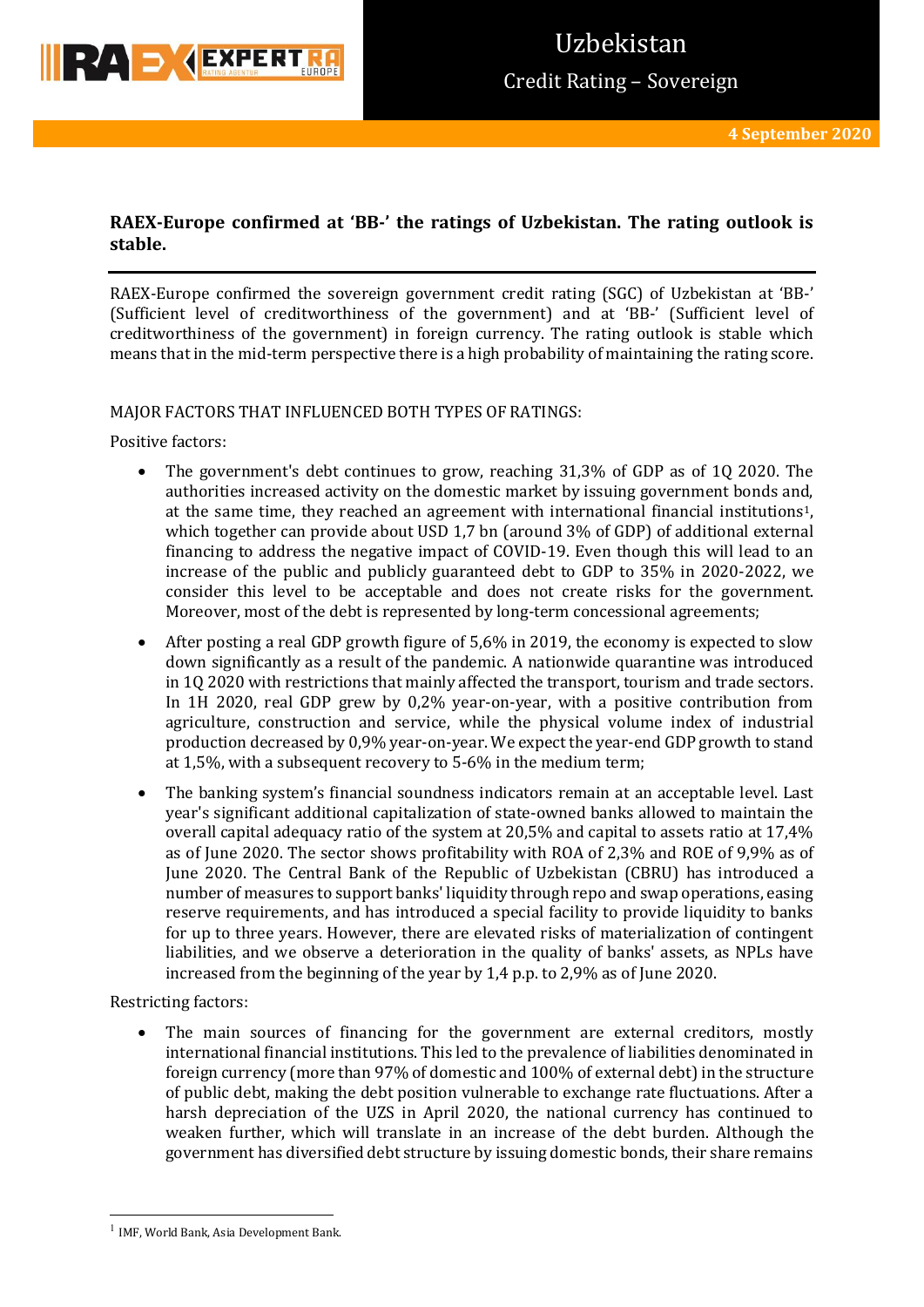

insignificant and further issuance of these instruments is limited by the underdeveloped domestic capital market;

- The current account deficit narrowed to 5,6% of GDP in 2019 due to higher gold exports and the trade deficit declined to 16,5% of GDP. However, in 2020 we anticipate the current account deficit to widen to almost 10% of GDP amidst weaker exports resulting from weak demand (mainly for natural gas) due to the pandemic, and stable high imports fostered by capital spending, as well as higher external borrowings. Thus, the deterioration of the external position can further put pressure on the national currency and, consequently, the level of reserves could deplete. As of July 2020, the international reserves amounted to USD 33,9 bn, covering more than 12 months of import;
- Despite continued active growth of bank assets by 28% per annum on average in 2018- 2019, the ratio of banking system assets and domestic loans to GDP as of early 2020 remains at moderate levels of 52,1% and 40,4% respectively. The role of the financial sector for the economy is limited by the high concentration on state-owned banks (85% of the sector's assets in 2020), as well as the still significant share of loans directed to SOE lending;
- The unemployment rate remained elevated at 9,3% in 2019. Given the high share of labor migration to neighboring countries, we expect a sharp increase in the number of unemployed as a result of the contraction of the economies of the main labor markets for Uzbekistan, mainly Russia and Kazakhstan;
- The CBRU continues to improve monetary policy within the framework of inflation targeting and transition to free-float exchange rate regime. In 2020, the policy rate<sup>2</sup> and interest corridor were introduced, as well as short-term liquidity instruments (repurchase operations and overnight facilities as well as emergency liquidity assistance). Given the lower projected inflation, the CBRU has cut the key rate by 100 basis points down to 15% and has committed to achieve the 5% inflation target by 2023. On the other side, the high level of financial dollarization should still restrain the effectiveness of monetary policy transmission mechanisms. In addition, supporting exchange rate flexibility and mitigating recent exchange rate pressure requires the maintenance of the Central Bank's intervention on a regular basis;
- In 2019, a full-scale tax reforms were carried out in Uzbekistan, the results of which were improved transparency and quality of public finances' management, reducing the tax burden on business and expanding the VAT tax base. Taking into account the urgency of measures related to the COVID-19 crisis, the government amended the budget for 2020 by increasing expenditures and implementing tax relief for business. Moreover, the government also created the Anti-Crisis Fund, which consist of around USD 1 bn, equivalent to round 2% of GDP. The authorities are ready to ensure transparency by conducting independent audits of expenditures and publishing the results. At the same time, we continue to observe a latent risk of deviating from the established policy as the off-balance operations an policy-based lending are still ongoing;
- Budget revenues for the 1H 2020 have not yet been negatively impacted by the coronavirus crisis, having increased by 15% y-o-y. Nevertheless, in 2020 we expect the consolidated fiscal deficit to widen significantly from 1,5% to 4,1% of GDP and the overall fiscal deficit<sup>3</sup> from 3,9% to 5,6% of GDP. The wider deficit reflects tax benefits for businesses and additional spending on financing medical and social measures to cope with COVID-19. However, we consider that the deterioration of the budget position will be short-lived and will not undermine the public finances' stability;
- Uzbekistan has large reserves of diverse commodities (mainly gold and natural gas), which support sustainable economic growth. At the same time, the country faces water

**.** 

 $2$  As of beginning of March 2020, both refinancing rate (currently used only for the interbank loans from the CBU to commercial banks) and the key rate are at the same level.

 $3$  Includes policy-based lending operations according to IMF.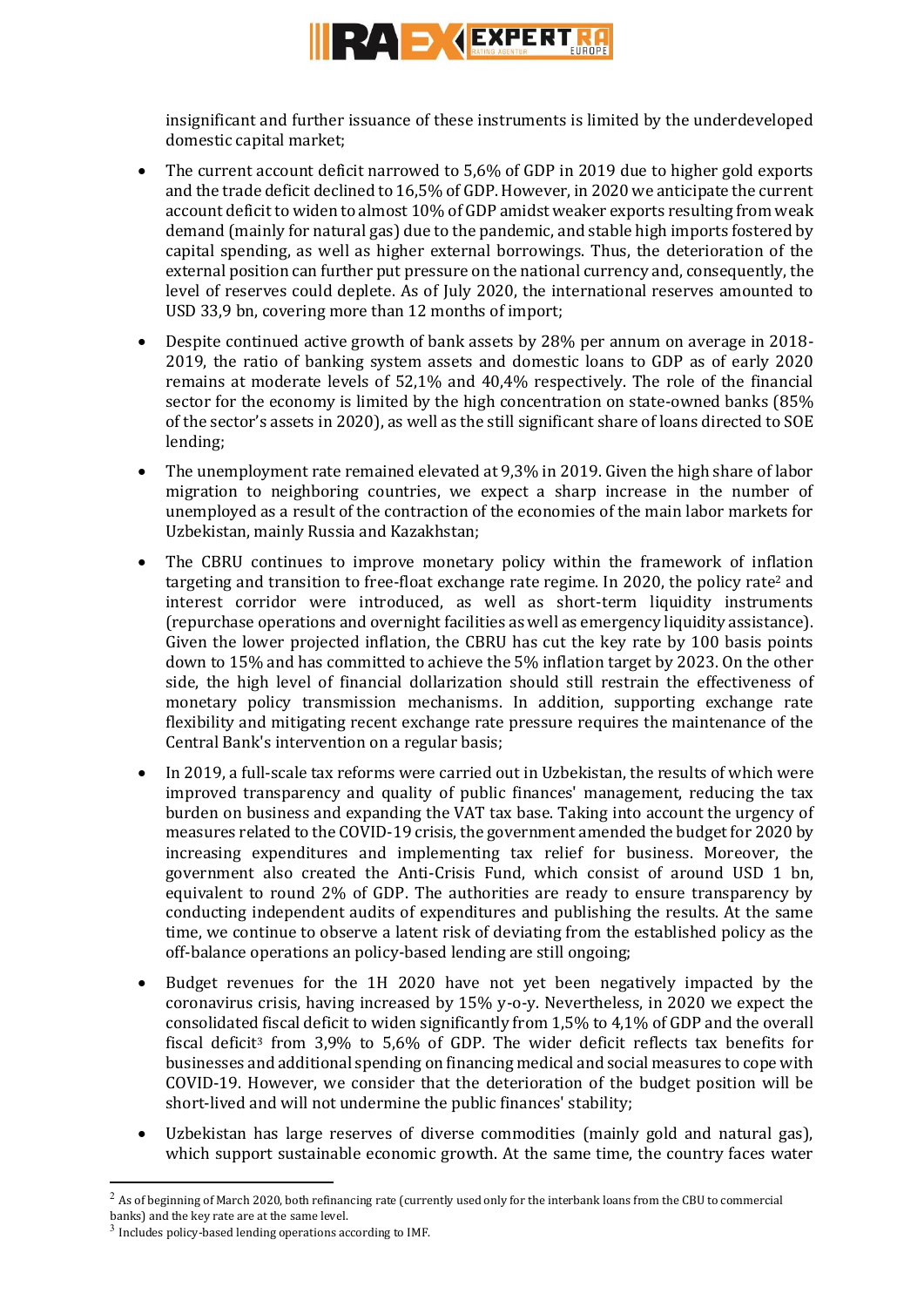

scarcity and water risk is potentially high for the country's sustainable development, especially for the agricultural sector, one of the key industries in the country.

Negative factors:

- Despite a gradual progress over the last years, the GDP per capita in PPP terms stood at USD 8,9 in 2019 and remains very low in global terms and among regional peers4. In addition, the unadjusted HDI as of 2018 also remained low, at 0,71 (109th place among 189 countries);
- The annual inflation remained high at 15,2% as of end-2019, with a slight decline to  $14.4\%$ as of July 2020. Given the slowdown in economic activity and weaker demand, the CBRU has revised the forecast corridor for 2020 down to 11,0%-12,5%. We expect that at the end of 2020, the inflation rate will be in the range of 12,5%-13,0% and its level will depend on the development of the pandemic;
- Even though from 2017 the authorities launched structural reforms aimed at improving the investment climate, institutional development continues to be restrained by high levels of corruption and a diminished rule of law in the country. According to Transparency International, the Corruption Perception Index was 25 out of 100 in 2019 (Uzbekistan ranked 158th out of 198 countries), while the Government Effectiveness and Rule of Law Indexes stood at -0,55 and -1,1 in 2018. However, Uzbekistan progressed in the World Bank's Ease of Doing Business ranking climbing to the 69th position from the 76 position a year ago out 190 countries in the 2020 report and it also recorded a substantial increase in governance transparency;
- The domestic capital market remains underdeveloped with the capitalization of national companies to GDP below 10% of GDP. Despite ambitious reforms launched in 2019, the stock market is still represented by a limited number of participants with a narrow range of financial instruments and high concentration of trading (the ten largest issuers account for about 73% of annual trading). However, we note a significant growth in the number of market participants, issuers and traded shares, including a 33% y-o-y increase in trading volume on the stock exchange in 1H 2020.

### Stress factors:

 $\overline{a}$ 

 Despite the decline in FX-denominated lending and due to the weakening of the UZS, the level of financial dollarization of the economy is not declining. At the end of 1H 2020, the share of FX in total deposits and loans was 44,1% and 49,8% respectively.

### SENSITIVITY ASSESSMENT:

The following developments could lead to an upgrade:

- Faster than expected recovery of the global economy, which can lead to an improvement of the external position of Uzbekistan and to enhance the state of government finances;
- Smooth continuation of the initiated structural reforms of the public business sector with reduction of the government footprint in the economy and banking industry;
- Further improvement of the exchange-rate flexibility and monetary policy, providing more freedom to monetary authorities, resulting in a long-term and controlled reduction of inflation and levels of financial dollarization.

The following developments could lead to a downgrade:

 Continued lock-down measures in the country and longer period of turbulence in the global economy, which would lead to further deterioration of the external position, as well as a contraction of local economy;

<sup>4</sup> Here Caucasus and Central Asia (CCA) oil and gas exporters: Azerbaijan, Kazakhstan, Turkmenistan, and Uzbekistan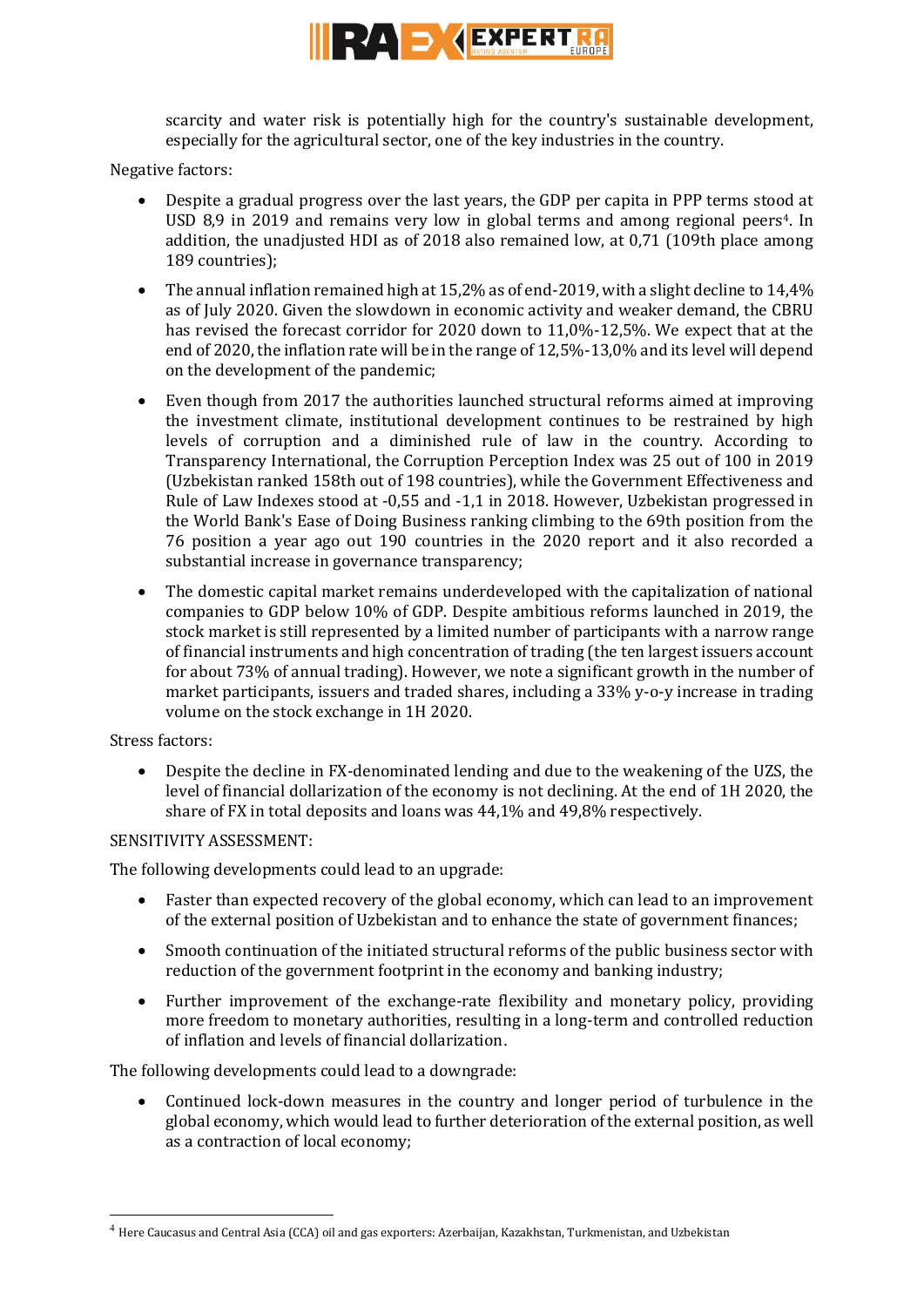

- Deterioration of the stance of the banking system, which would materialize contingent liabilities of the government;
- Higher than expected increase of the government debt and deficit metrics due to the need of additional financing for the government expenditures, and underperforming of tax and external revenues.

ESG Disclosure:

Inherent factors

 Quality of fiscal policy; quality of monetary policy; natural resources; natural and climatic threats; environmental threats; level of corruption, CPI; Government Effectiveness Index; quality of the business environment; position in Doing Business Ranking; level of investment in human capital, adjusted for inequality; Rule of Law Index; transparency of government policymaking Index; level of information transparency of the government; Political Stability and Absence of Violence/Terrorism Index; natural disasters, constant exposure to difficult natural conditions.

Drivers of change factors

 Natural disasters, such as earthquakes and droughts have negative economic impact through affecting agriculture and damaging of infrastructure. Thus, the factor in our sovereign methodology which could be directly affected by this is *Level and dynamics of production*.

"The confirmation of Uzbekistan's ratings at 'BB-' with stable outlook reflects mainly the acceptable level of public debt and the actively developing economy, supported by structural reforms. In addition to this, the banking sector remains stable with adequate level of capitalization and profitability. At the same time, we anticipate that the negative impact of the COVID-19 pandemic in 2020 will trigger a slowdown in economic growth, widen the fiscal balance and worsen the external position.

The ratings remain restrained by high inflation, low level of institutional development and national welfare, whereas elevated unemployment persists. Moreover, despite improved management and transparency, the effectiveness of the monetary policy is undermined by the heavy segmentation of bank lending, high financial dollarization and underdeveloped local capital markets." – Clarified Denys Anokhov, Rating Analyst of RAEX-Europe.

Research report on Uzbekistan is available at:

[https://raexpert.eu/reports/Research\\_report\\_Uzbekistan\\_04.09.2020.pdf](https://raexpert.eu/reports/Research_report_Uzbekistan_04.09.2020.pdf)

Next scheduled rating publication: TBD in December 2020**.** The full sovereign rating calendar can be found at [Sovereign Rating Calendar 2020](https://raexpert.eu/sovereign/#conf-tab-5)

For further information contact:

Responsible expert: Denys Anokhov, Rating Analyst of RAEX-Europe +49 (69) 3085-45-00, ext. 1212 <anokhov@raexpert.eu>

Reviewer: Hector Alvarez, Associate Director of RAEX-Europe +49 (69) 3085-45-00, ext. 1213 <alvarez@raexpert.eu>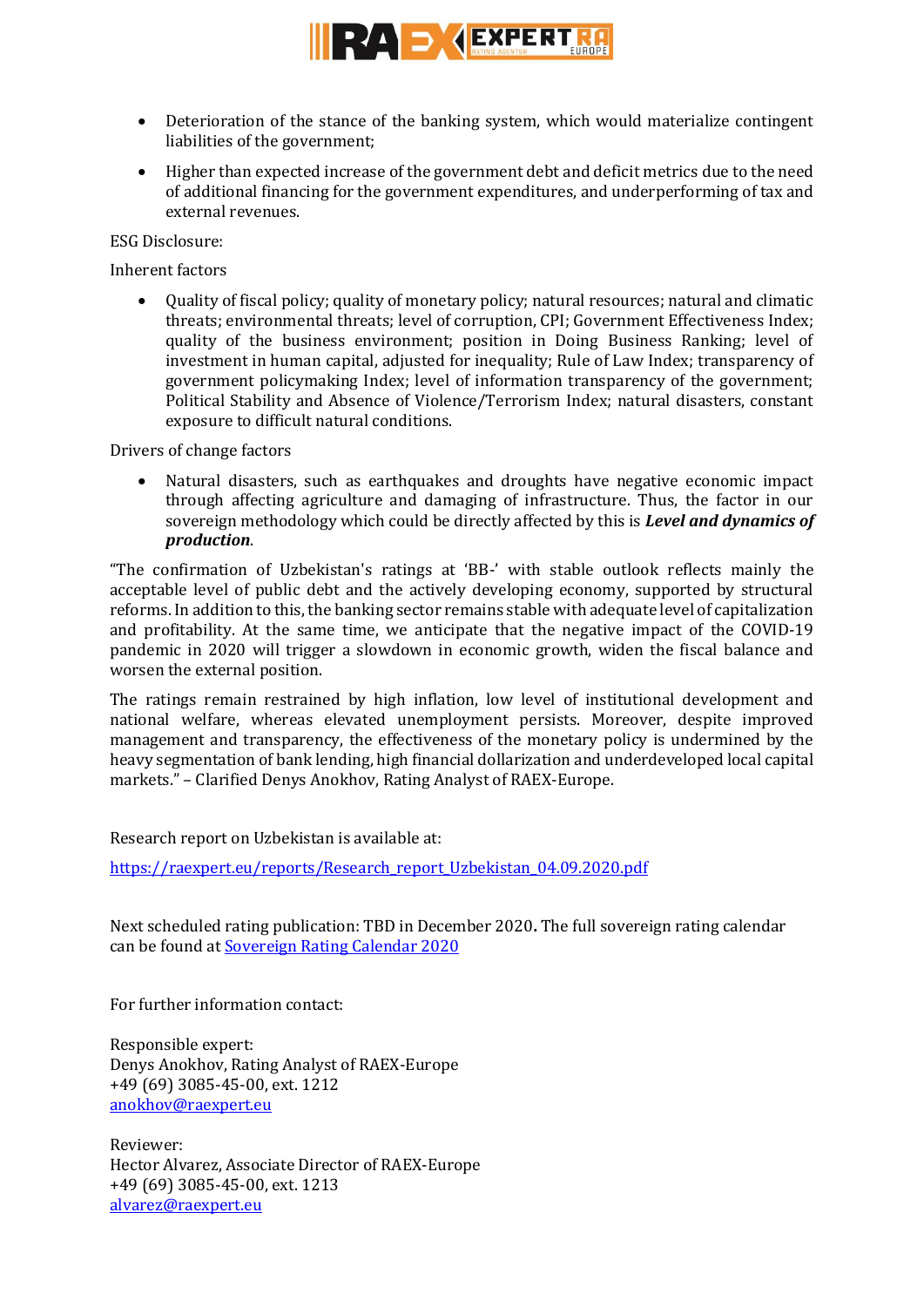

**Rating-Agentur Expert RA GmbH (RAEX-Europe)** Walter-Kolb-Strasse 9-11, 60594 Frankfurt am Main, Germany +49 (69) 3085-45-00 E-mail[: info@raexpert.eu](mailto:info@raexpert.eu) [www.raexpert.eu](http://raexpert.eu/)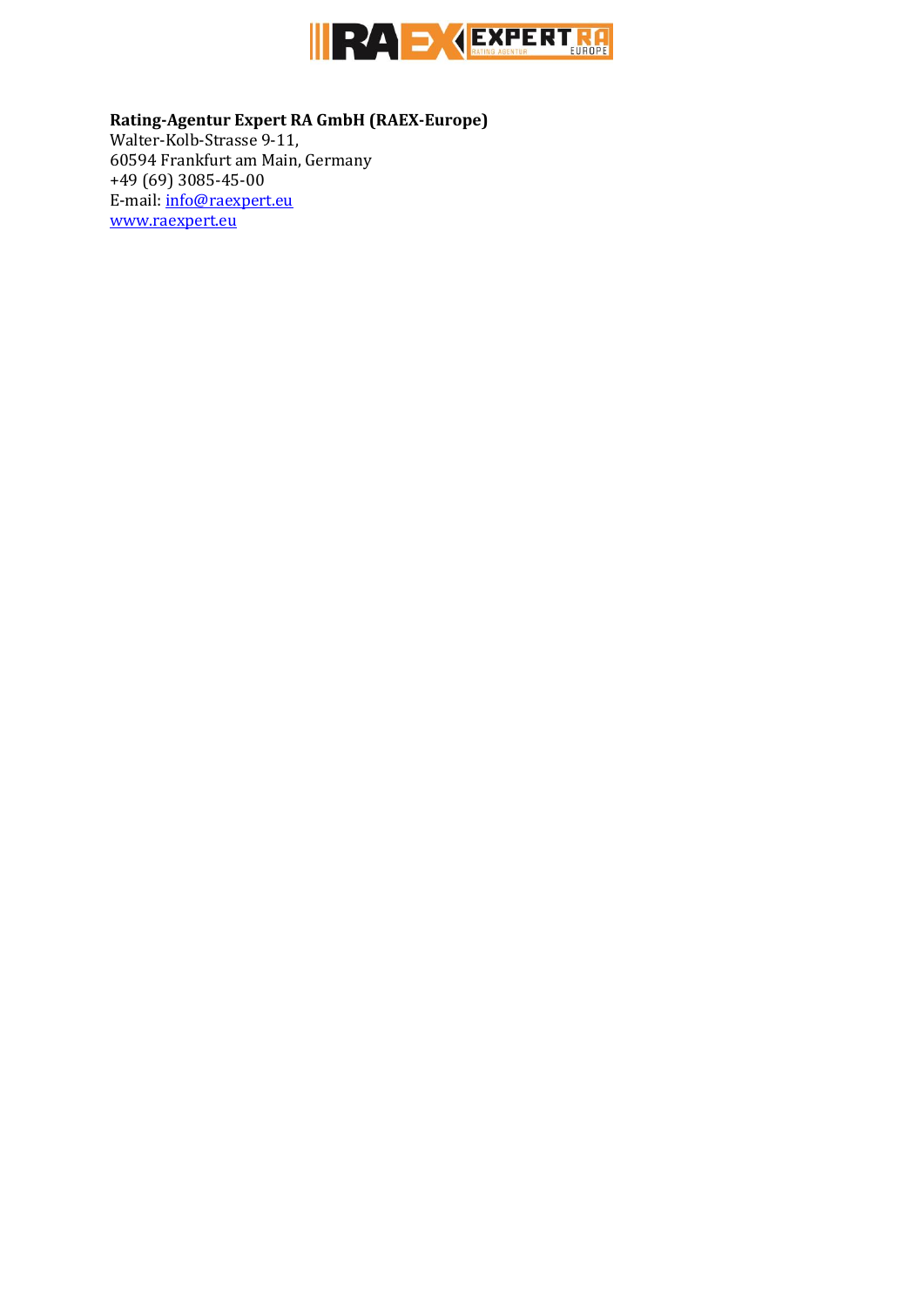

 $\overline{a}$ 

# RATING HISTORY:

|             | <b>Review reason</b>                                                 | <b>SGC</b>                  |                     | <b>Outlook</b>              |                     |
|-------------|----------------------------------------------------------------------|-----------------------------|---------------------|-----------------------------|---------------------|
| <b>Date</b> |                                                                      | <b>National</b><br>currency | Foreign<br>currency | <b>National</b><br>currency | Foreign<br>currency |
| 06.03.2020  | Scheduled<br>revision of both<br>types of ratings<br>for the country | BB-                         | BB-                 | Stable                      | Stable              |
| 06.09.2019  | Scheduled<br>revision of both<br>types of ratings<br>for the country | BB-                         | BB-                 | Stable                      | Stable              |
| 08.03.2019  | Scheduled<br>revision of both<br>types of ratings<br>for the country | BB-                         | BB-                 | Stable                      | Stable              |
| 14.09.2018  | Scheduled<br>revision of both<br>types of ratings<br>for the country | $B+$                        | $B+$                | Positive                    | Positive            |
| 16.03.2018  | Scheduled<br>revision of both<br>types of ratings<br>for the country | $B+$                        | $\mathbf B$         | NA                          | NA                  |
| 22.09.2017  | Scheduled<br>revision of both<br>types of ratings<br>for the country | $B+$                        | B                   | <b>NA</b>                   | <b>NA</b>           |
| 24.03.2017  | Scheduled<br>revision of both<br>types of ratings<br>for the country | $B+$                        | $\mathbf B$         | <b>NA</b>                   | <b>NA</b>           |
| 23.09.2016  | Scheduled<br>revision of both<br>types of ratings<br>for the country | $B+$                        | $\, {\bf B}$        | <b>NA</b>                   | <b>NA</b>           |
| 15.04.2016  | First assignment<br>of both types of<br>ratings for the<br>country   | $B+$                        | $\boldsymbol{B}$    | NA                          | NA                  |